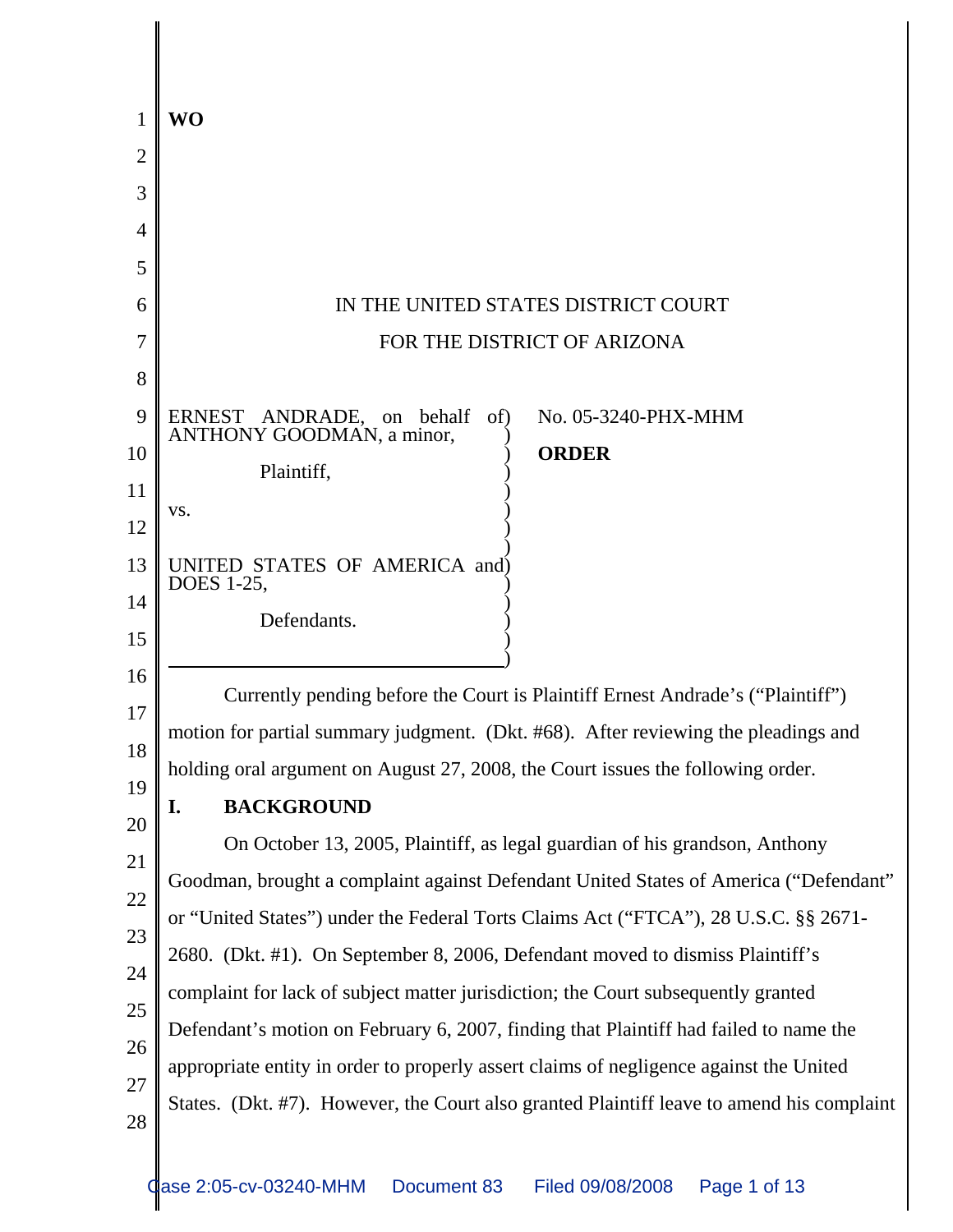- 1 2 3 to name the appropriate entity to state an actionable claim under the FTCA. (Id.). Pursuant to the Court's order, Plaintiff filed a revised amended complaint on February 16, 2007. (Dkt.#22, Amended Complaint ("Amend. Compl.")).
- 

4 5 6 7 8 9 10 11 12 13 14 15 16 17 18 Plaintiff alleges that in March 2004, Child Protective Services ("CPS") of the Colorado River Indian Tribe ("Tribe") placed two minor children in his custody as a foster parent. (Amended Complaint ("Amend. Compl.") ¶ 10). Thereafter, the two minors allegedly sexually assaulted Anthony Goodman, who "suffered serious and permanent bodily injuries," as well as "pain, suffering, aggravating, inconvenience, mental and emotional distress . . ." that continues to this day. (Amend. Compl.  $\P$  22, 23). Plaintiff contends that the minors should have been under the care, control, and supervision of the Tribe's Social Services Department ("Social Services"), and that at the time the two minors were placed with Plaintiff by CPS, "Social Services knew, or should have known, that the minors had a history and propensity of acting out sexually," and thus "it was foreseeable that these minors would sexually assault another minor." (Amend Compl. ¶¶ 10-12). Further, Plaintiff alleges that Social Services knew or should have known that Anthony Goodman, a minor, resided with Plaintiff, and thus would have been exposed to the two minors, but nonetheless failed to warn Plaintiff that the minors had a history and propensity of acting out sexually. (Amend. Compl.  $\P$  13-14).

19 20 21 22 23 24 25 26 Plaintiff contends that although "Social Services . . . had a duty to act safely and reasonably in placing [the two minors] in the Andrade home" and "to warn [Plaintiff] of [the minors] history and propensity of acting out sexually," Social Services breached that duty by allowing CPS to negligently place the two minors with Plaintiff. (Amend Compl. ¶¶ 15-16). Plaintiff also contends that Social Services failed to follow its own "policies and procedures . . . that would have prevented the [two] foster children from being placed in the Andrade home and would have prevented the molestation of Anthony Goodman." (Amend. Compl. ¶¶ 17-18).

- 27
- 28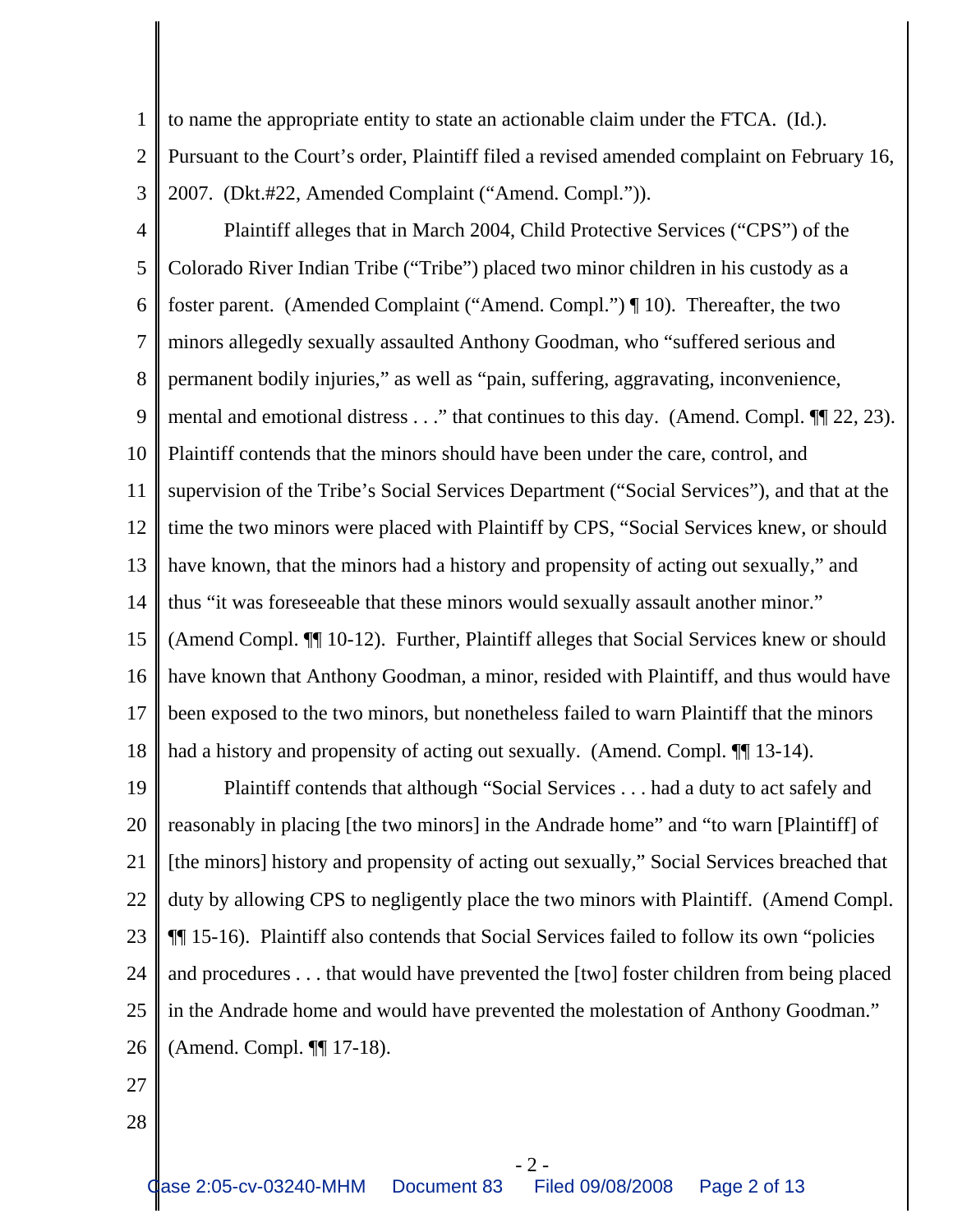1 2 3 4 5 6 7 8 9 10 11 In his amended complaint, Plaintiff contends that the Bureau of Indian Affairs ("BIA") of the Department of the Interior entered into a contract with the Tribe, under which "the BIA agreed to provide monies for law enforcement and investigative services to the Tribe and to monitor the Tribe's use of said funds in accordance with the Contract and applicable law." (Amend. Compl. ¶ 7). Plaintiff contends that "[b]y the terms of the Contract, for the purposes of the [FTCA], the Tribe and its employees are deemed to be employees of the Federal government while performing work under this Contract." (Amend. Compl. ¶ 9). Defendant denies that the United States may be held liable under the FTCA. (Dkt. #3, Amended Answer). On January 16, 2008, Plaintiff filed the instant motion for summary judgment in order to resolve the issue of whether the United States may be held liable under the FTCA for the negligent acts of CPS. (Dkt. #68).

12

## **II. STANDARD OF REVIEW**

13 14 15 16 17 18 19 20 21 Summary judgment is appropriate only when the "pleadings, depositions, answers to interrogatories, and admissions on file, together with the affidavits, if any, show that there is no genuine issue as to any material fact and that the moving party is entitled to a judgment as a matter of law." Fed.R.Civ.P. 56(c). The moving party bears the initial burden of establishing the absence of any genuine issue of material fact; the moving party must present the basis for its summary judgment motion and identify those portions of the record that it believes demonstrate the absence of a genuine issue of material fact. Celotex Corp. v. Catrett, 477 U.S. 317, 323 (1986); Devereaux v. Abbey, 263 F.3d 1070, 1076 (9th Cir. 2001).

22 23 24 25 26 27 28 A material fact is one that might affect the outcome of the case under governing law. Anderson v. Liberty Lobby, Inc., 477 U.S. 242, 248 (1986). In addition, in order to preclude summary judgment, a dispute about a material fact must also be "genuine," such that a reasonable jury could find in favor of the non-moving party. Id.; Anheuser -Busch, Inc. v. Natural Beverage Distrib., 69 F.3d 337, 345 (9th Cir. 1995). In determining whether the moving party has met its burden, the Court views the evidence in the light most favorable to the nonmovant. Allen v. City of Los Angeles, 66 F.3d 1052, 1056 (9th

- 3 -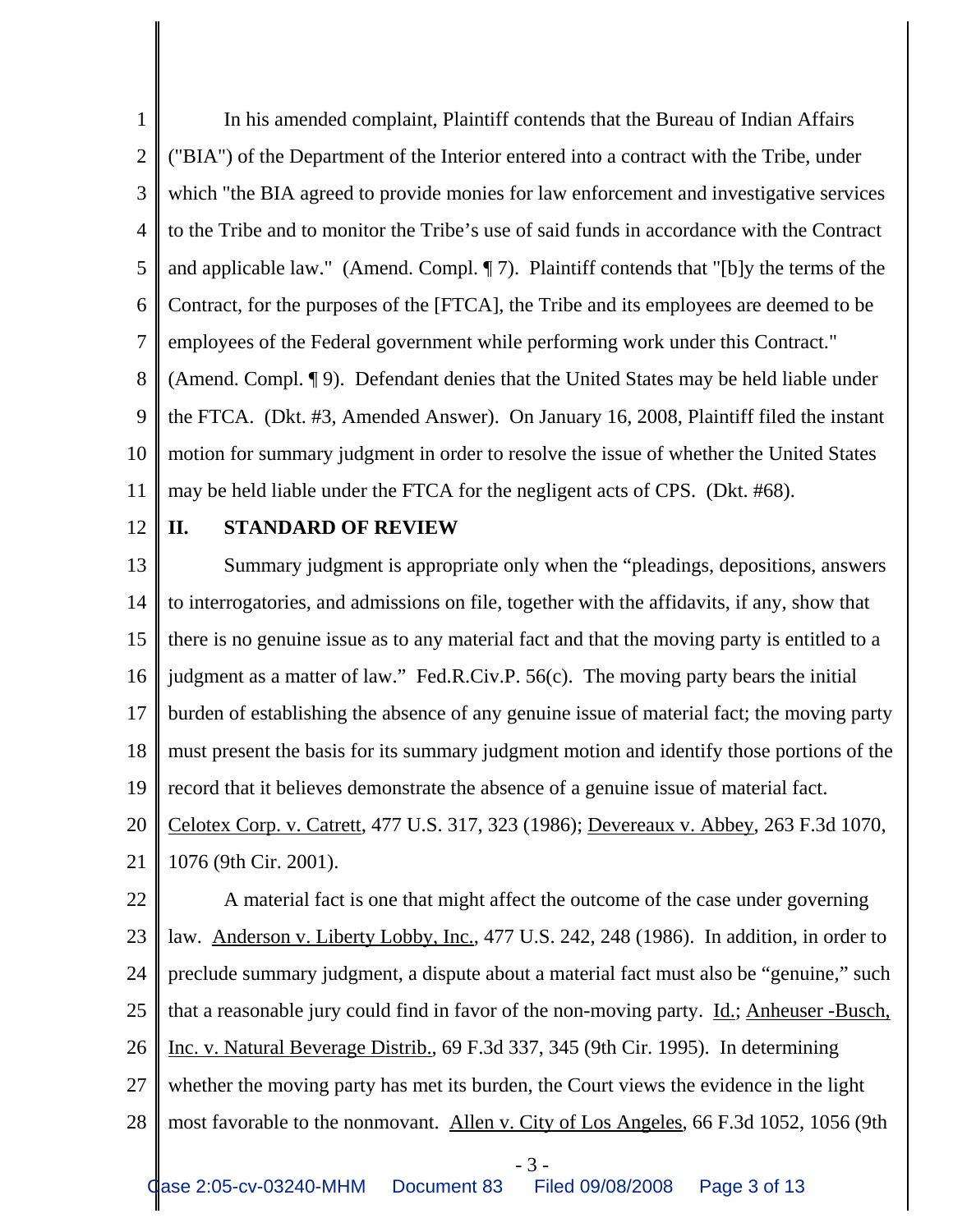1 2 3 4 Cir. 1995). The Court may not make credibility determinations or weigh conflicting evidence. Musick v. Burke, 913 F.2d 1390, 1394 (9th Cir. 1990). Further, the Court must draw all reasonable inferences in favor of the nonmovant. Gibson v. County of Washoe, 290 F.3d 1175, 1180 (9th Cir. 2002).

5 6 7 8 9 10 11 12 13 If the moving party meets its burden with a properly supported motion for summary judgment, then the burden shifts to the non-moving party to present specific facts that show there is a genuine issue for trial. Fed.R.Civ.P. 56(e); Matsushia Elec. Indus. Co. v. Zenith Radio, 475 U.S. 574, 587 (1986). The nonmovant may not rest on bare allegations or denials in his pleading, but must set forth specific facts, by affidavit or as otherwise provided by Rule 56, demonstrating a genuine issue for trial. Fed.R.Civ.P. 56(e); Anderson, 447 U.S. at 248-49. Conclusory allegations, unsupported by factual material, are insufficient to defeat a motion for summary judgment. Taylor v. List, 880 F.2d 1040, 1045 (9th Cir. 1989).

14 15 16 17 18 19 20 21 22 23 24 25 26 27 In sum, the question on motion for summary judgment is whether the evidence "presents a sufficient disagreement to require submission to a jury or whether it is so onesided that one party must prevail as a matter of law." Anderson, 447 U.S. at 521-52. A district court is not required to probe the record in search of a genuine issue of triable fact. Keenan v. Allen, 91 F.3d 1275, 1279 (9th Cir. 1996). The nonmovant has the burden of identifying with reasonable particularity the evidence that precludes summary judgment. Id.; see Carmen v. San Francisco Unified School District, 237 F.3d 1026, 1028-29 (9th Cir. 2001) (even if there is evidence in the record that creates a genuine issue of material fact, a district court may grant summary judgment if the opposing party's papers do not include or conveniently refer to that evidence). The mere existence of a scintilla of evidence supporting the nonmovant's petition is insufficient; there must be evidence from which a trier of fact could reasonably find for the non-movant. Id. at 252; see Matsushita Elec., 475 U.S. at 586 (nonmovant's showing of "some metaphysical doubt" as to material facts insufficient to defeat summary judgment).

28 **III. DISCUSSION**

- 4 -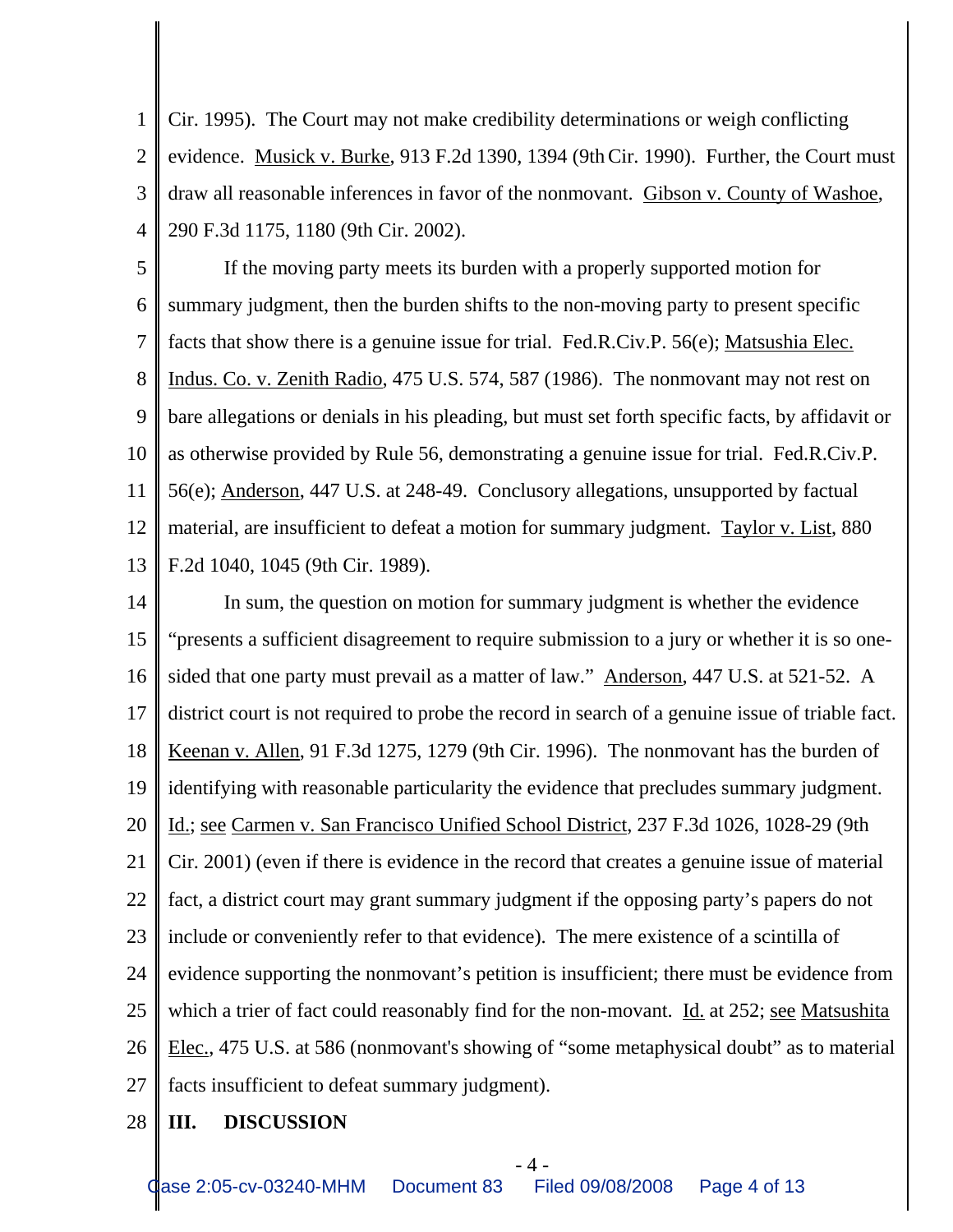1 2 3 4 5 6 7 8 9 Plaintiff requests that the Court find that the United States is liable under the FTCA for the alleged negligent acts of CPS because "[w]ithout a question CPS worked at the order and direction of Social Services" and "Social Services would tell CPS where they could place the children. (Dkt. #68, pp. 5, 7). Defendant contends that the United States may not be held liable under the FTCA for the alleged negligent acts of CPS because CPS and its employees are not deemed employees of the Federal Government for purposes of the FTCA. (Dkt. #72, p.3). Defendant also contends that Plaintiff should be judicially estopped from arguing that the United States is liable for the acts of CPS and its employees. (Dkt. #72, p.5).

10

## **A. Judicial Estoppel**

11 12 13 14 15 16 17 18 19 20 "Judicial estoppel [is] sometimes also known as the doctrine of preclusion of inconsistent positions." Rissetto v. Plumbers & Steamfitters Local 343, 94 F.3d 597, 600 (9th Cir. 1996). It is a doctrine that "precludes a party from gaining an advantage by taking one position, and then seeking a second advantage by taking an incompatible position." Id.; Russell v. Rolfs, 893 F.2d 1033, 1037 (9th Cir. 1990) (judicial estoppel is intended to preclude parties from "playing fast and loose with the courts"). In addition, "[j]udicial estoppel is a discretionary doctrine." Interstate Fire & Cas. Co. v. Underwriters at Lloyd's of London, 139 F.3d 1234, 1239 (9th Cir. 1998) (citing Yanez v. United States, 989 F.2d 323, 326 (9th Cir. 1993)).

21 22 23 24 25 26 27 Defendant contends that Plaintiff should be judicially estopped from contending that the United States is liable for the negligent acts of CPS employees because that position is allegedly inconsistent with Plaintiff's previous statement in his response to Defendant's motion to dismiss that "Plaintiff does not dispute that employees of the CPS are not employees within the meaning of the FTCA." (Dkt. #17, p.2). Indeed, in granting Defendant's motion to dismiss, the Court found that "dismissal of Plaintiff's [original] Complaint [was] warranted as there [was] no dispute that CRIT CPS, the identified CRIT entity in Plaintiff's Complaint, is not an employee of the United States." (Dkt. #19, p.5).

- 5 -

28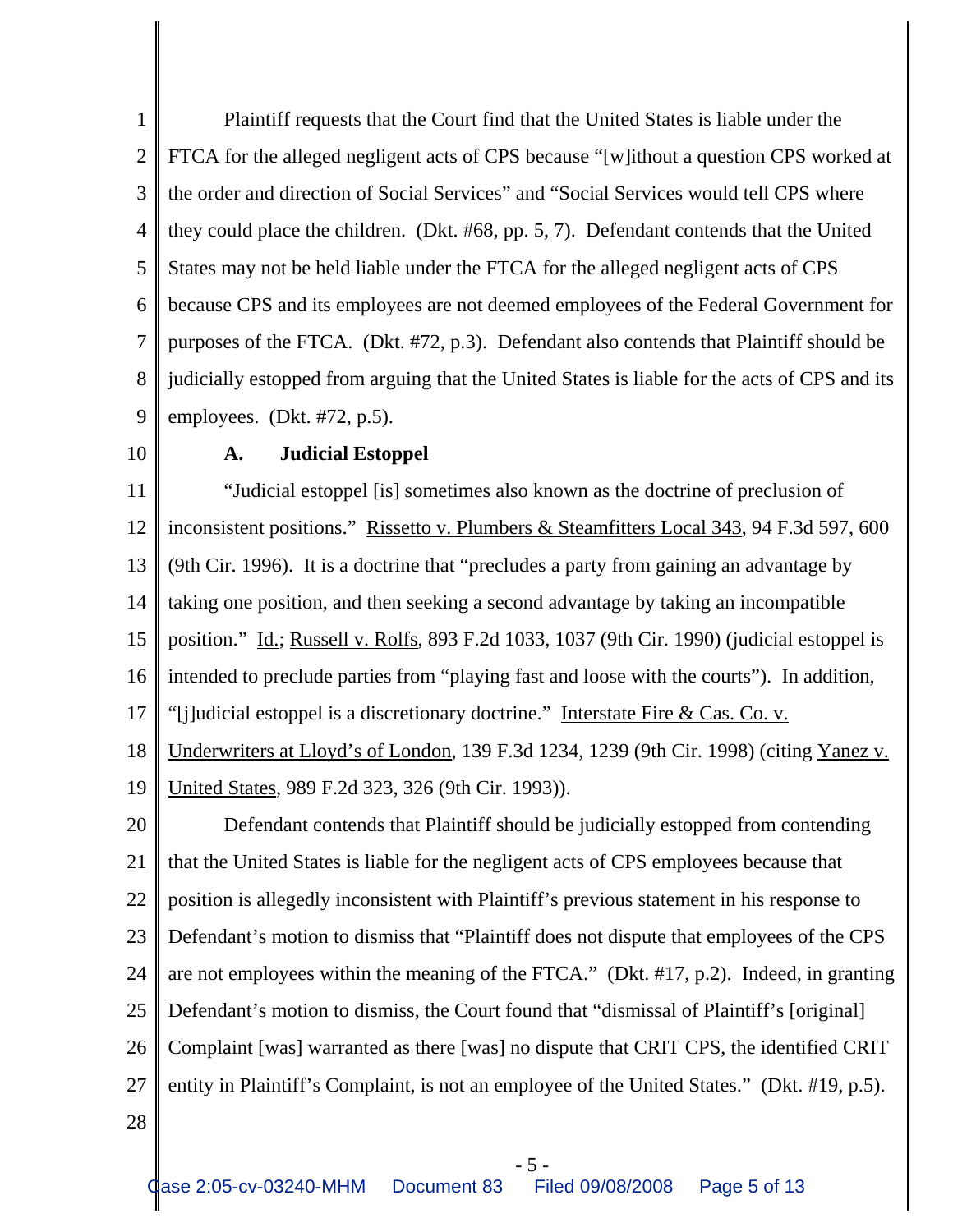1 2 As such, the Court then allowed Plaintiff to amend his complaint to name Social Services as the appropriate CRIT entity. (Dkt. #17, pp. 7-8).

- 3 4 5 6 7 8 9 10 11 12 13 14 15 16 17 18 19 20 21 22 23 24 25 26 Defendant contends that Plaintiff's current allegations are inconsistent with his previous concession that CPS employees are not employees within the meaning of the FTCA. However, Plaintiff does not now simply allege that CPS and its employees should be considered federal employees under the FTCA. Instead, Plaintiff contends that because it is undisputed that Social Services and its employees are considered federal employees under the FTCA, and because CPS employees allegedly acted as de facto employees for Social Services, Plaintiff should be allowed to hold the United States liable for the alleged negligent acts of those CPS employees. The Court will narrowly construe Plaintiff's previous concession that CPS employees are not federal employees under the FTCA to mean that CPS and its employees, in general, are not considered federal employees under the FTCA. The Court did not consider in its previous order whether there were particular circumstances under which certain CPS employees could be deemed federal employees for purposes of the FTCA. In addition, as the question presented is a legal question, the Court finds that Defendant has not demonstrated sufficient prejudice to warrant judicial estoppel. The Court refuses to exercise its discretion to judicially estop Plaintiff from asserting his current position in the instant motion for summary judgment. **B. Liability Under the FTCA** It is well known that the FTCA is only a limited waiver of the United States's sovereign immunity. 28 U.S.C. § 1346(b)(1). The FTCA provides, in pertinent part, for: civil actions on claims against the United States, for money damages, . . . for injury or loss of property, or personal injury or death caused by the negligent or wrongful act or omission of any employee of the Government while acting within the scope of his office or employment, under circumstances where the United States, if a private person, would be liable to the claimant in accordance with the law of the place where the act or omission occurred. 28 U.S.C. § 1346(b)(1). It is the exclusive remedy for torts committed by federal
- 27 employees during the course and scope of their employment. 28 U.S.C.  $\S 2679(b)(1)$ ; see
- 28 Brandes v. United States, 783 F.2d 895, 896 (9th Cir. 1986) ("The FTCA does not,

- 6 -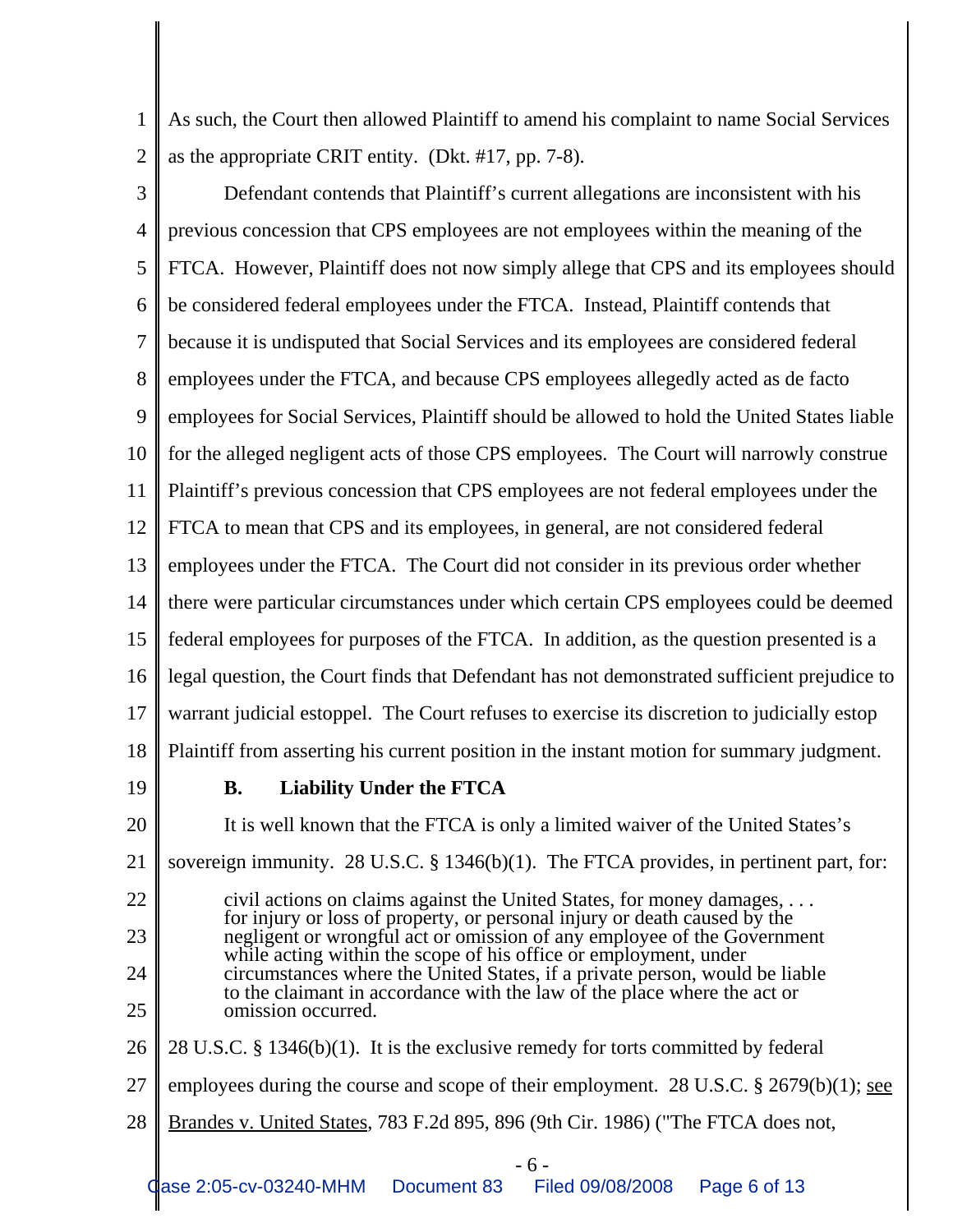1 2 3 4 5 6 7 however, entirely waive the sovereign immunity of the United States: the federal government may only be held liable for damages caused by the negligent or wrongful act or omission of a government employee."); see also United States v. Orleans, 425 U.S. 807 (1971) (the FTCA only extends to government employees; it was "never intended . . . to reach employees or agents of all federally funded programs that confer benefits on people). Whether an individual is a government employee for purposes of the FTCA is a question of federal law. Brandes, 783 F.2d at 896.

8 9 10 11 12 13 14 For purposes of the FTCA, an "employee of the Government" includes "persons acting on behalf of a federal agency in an official capacity, temporarily or permanently in the service of the United States, whether with or without compensation." 28 U.S.C. § 2671. The phrase "acting on behalf" was designed "to cover special situations such as the 'dollar-a-year' man who is in the service of the Government without pay, or an employee of another employer who is placed under direct supervision of a federal agency pursuant to contract or other arrangement." Logue v. United States, 412 U.S. 521, 531 (1973).

15 16 17 18 19 20 21 22 23 The FTCA does not cover the acts of independent contractors; generally, the United States may not be held liable for employees of a party with whom it contracts for a specified performance. 28 U.S.C. § 2671; Logue, 412 U.S. at 526-27. However, the FTCA should nonetheless be applied with an eye to general agency law rather than to the formalities of employment contracts. See Brandes, 783 F.2d at 897 ("Agency law is still proper law to use when determine that one is *either* an employee or an independent contractor for FTCA purposes.") (emphasis in original); see also Logue, 412 U.S. at 528 (critical element in distinguishing an agency from a contractor is the power of the Federal Government "to control the detailed physical performance of the contractor").

24 25 26 27 28 The Indian Self Determination and Education Assistance Act of 1975 ("ISDEAA"), Pub.L. No. 93-638, 88 Stat. 2203 (1975) (codified as amended principally at 25 U.S.C. § 450 *et seq.*), expands the United States's liability under the FTCA to employees working pursuant to "self-determination contracts" (also known as '638 contracts) entered into by Indian tribes or tribal organizations and the Federal

- 7 -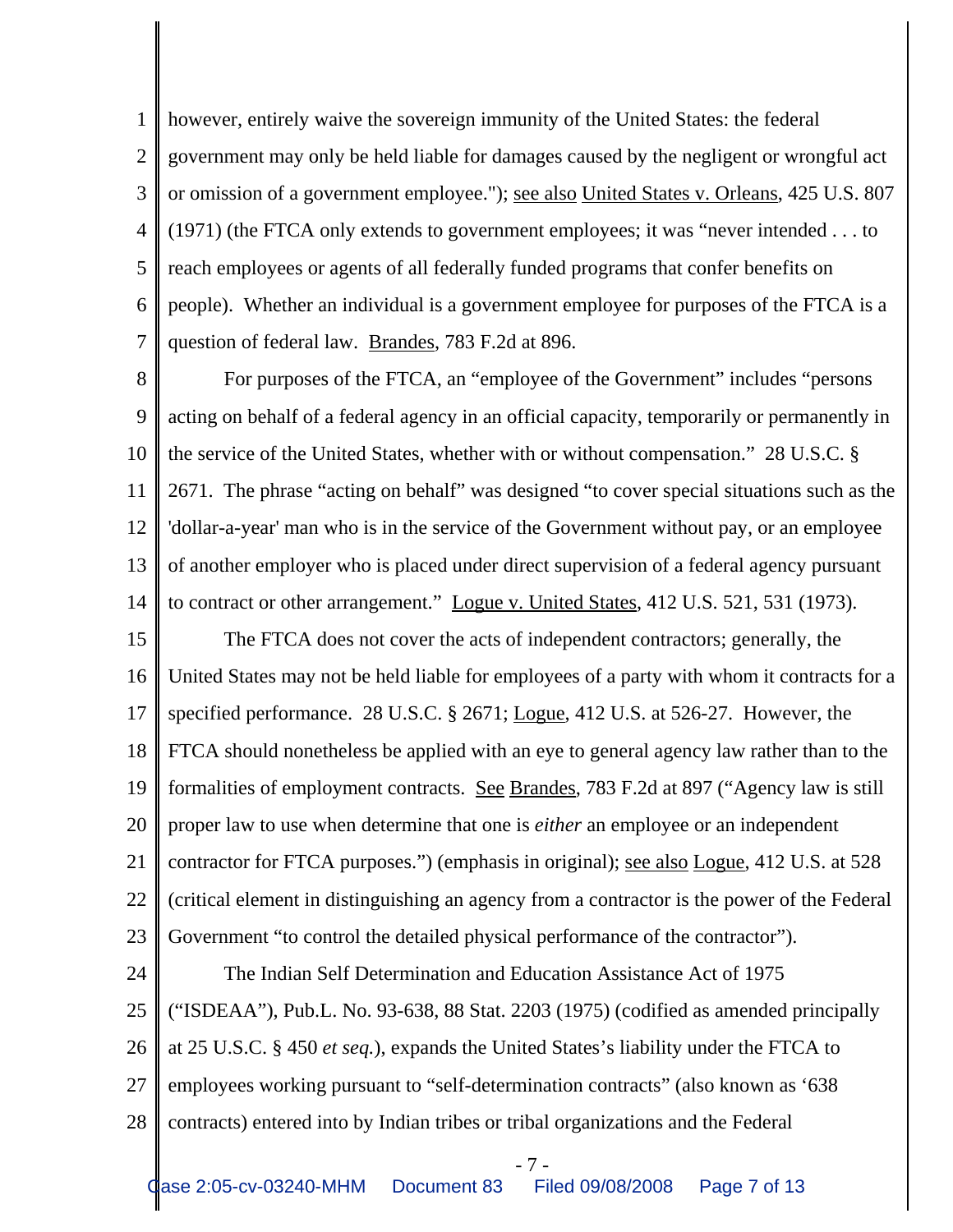| 1              | Government. Demontiney v. U.S. ex rel. Dept. of Interior, Bureau of Indian Affairs, 255                                                                                                                                             |
|----------------|-------------------------------------------------------------------------------------------------------------------------------------------------------------------------------------------------------------------------------------|
| $\overline{2}$ | F.3d 801, 805 (9th Cir. 2001). A "self-determination contract" is a contract "between a                                                                                                                                             |
| 3              | tribal organization and the [Federal Government] for the planning, conduct and                                                                                                                                                      |
| $\overline{4}$ | administration of programs or services which are otherwise provided to Indian tribes and                                                                                                                                            |
| 5              | their members pursuant to Federal law." 25 U.S.C. $\S$ 450(b)(j). "Congress enacted the                                                                                                                                             |
| 6              | ISDEAA to encourage Indian self-determination and tribal control over administration of                                                                                                                                             |
| $\overline{7}$ | federal programs for the benefit of Indians, by authorizing self-determination contracts                                                                                                                                            |
| 8              | between the United States, through the Secretaries of the Interior and of Health and                                                                                                                                                |
| 9              | Human Services, and Indian tribes." Id. at 806. In addition, section 314 of the 1990                                                                                                                                                |
| 10             | amendments to the ISDEAA provides, in pertinent part:                                                                                                                                                                               |
| 11             | With respect to claims resulting from the performance of functions                                                                                                                                                                  |
| 12             | under a contract, grant agreement, or cooperative agreement authorized by<br>the Indian Self-Determination and Education Assistance Act an Indian<br>tribe, tribal organization or Indian contractor is deemed hereafter to be part |
| 13             | of the Bureau of Indian Affairs in the Department of the Interior while<br>carrying out any such contract or agreement and its employees are deemed                                                                                 |
| 14             | employees of the Bureau while acting within the scope of their<br>employment in carrying out the contract or agreement.                                                                                                             |
| 15             | Pub.L. No. 101-512, Title III, § 314, 104 Stat. 1915, 1959-60 (1990) (codified at 25                                                                                                                                                |
| 16             | U.S.C. § 450f notes) (citations omitted).                                                                                                                                                                                           |
| 17             | In the present case, the Secretary of the Interior entered into a '638 contract with                                                                                                                                                |
| 18             | the Colorado River Indian Tribe for the purpose of administering a Social Services                                                                                                                                                  |
| 19             | Program. (Defendant's Statement of Facts ("DSOF"), Ex. 5, pp. 32, 50). The contract                                                                                                                                                 |
| 20<br>21       | states, in pertinent part:                                                                                                                                                                                                          |
| 22             | For purposes of FTCA coverage, the Contractor and it's employees<br>(including individuals performing personal services contracts with the                                                                                          |
| 23             | Contractor to provide health care services) are deemed to be employees of<br>the Federal government while performing work under this contract. This                                                                                 |
| 24             | status is not changed by the source of the funds used by the Contractor to<br>pay the employee's salary and benefits unless the employee receives                                                                                   |
| 25             | additional compensation for performing covered services from anyone other<br>than the Contractor.                                                                                                                                   |
| 26             | (DSOF, Ex. 5, p.32) (emphasis added). Section (a)(1) of the '638 contract, entitled                                                                                                                                                 |
| 27             | "authority," specifically identifies the Colorado River Indian tribal government or tribal                                                                                                                                          |
| 28             | organization as the "Contractor." (DSOF, Ex. 5, p.29 (" Colorado River Indian tribal                                                                                                                                                |
|                | $-8-$                                                                                                                                                                                                                               |
|                | Case 2:05-cv-03240-MHM<br>Document 83<br>Filed 09/08/2008<br>Page 8 of 13                                                                                                                                                           |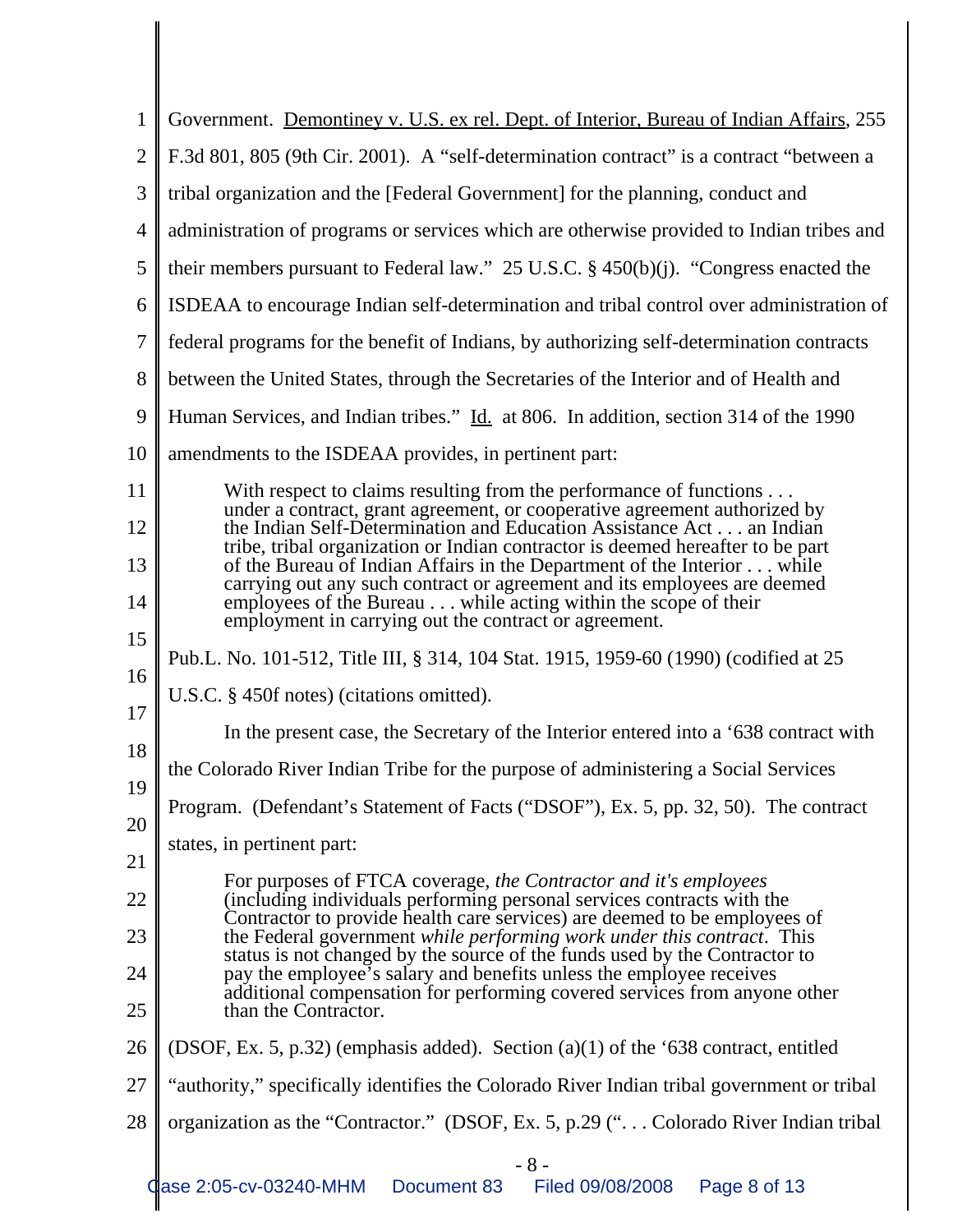| $\mathbf{1}$   | government or tribal organization (hereinafter referred to as the "Contractor")). A tribal                                                                                                                    |
|----------------|---------------------------------------------------------------------------------------------------------------------------------------------------------------------------------------------------------------|
| $\overline{2}$ | organization is defined, in pertinent part, as:                                                                                                                                                               |
| 3              | the recognized governing body of any Indian tribe; any legally established<br>organization of Indians which is controlled, sanctioned, or chartered by                                                        |
| 4              | such governing body or which is democratically elected by the adult<br>members of the Indian community to be served by such organization and                                                                  |
| 5              | which includes the maximum participation of Indians in all phases of its<br>activities                                                                                                                        |
| 6              | 25 U.S.C. § 450b(l); <u>see Demontiney</u> , 255 F.3d 806-07. However, section (a)(2), entitled                                                                                                               |
| 7<br>8         | "purpose," states:                                                                                                                                                                                            |
| 9              | Each provision of the [ISDEAA] and each provision of this contract shall be<br>liberally construed for the benefit of the Contractor to transfer the funding                                                  |
| 10             | and related functions, services, activities, and programs (or portions thereof)<br>including all related administrative functions, from the Federal<br>government to the Contractor: Social Services Program. |
| 11             | (DSOF, Ex. 5, p.29) (emphasis in original). Thus, the question becomes who is the                                                                                                                             |
| 12             |                                                                                                                                                                                                               |
| 13             | "Contractor" for purposes of FTCA coverage, the Tribe or the Social Services Program.                                                                                                                         |
| 14             | Defendant contends that FTCA coverage only extends to CRIT Social Services,                                                                                                                                   |
| 15             | but not CRIT CPS and its employees who performed Social Services work; thus                                                                                                                                   |
| 16             | Defendant argues that the Contractor under the '638 contract is CRIT Social Services.                                                                                                                         |
| 17             | Plaintiff, on the other hand, contends that the '638 contract applies to any tribal employee                                                                                                                  |
| 18             | that performs social services work, and thus applies, under the circumstances, to the CPS                                                                                                                     |
| 19             | employees that performed work on behalf of, and under the direction of, Social Services.                                                                                                                      |
| 20             | See Dkt. #68, pp. 3-4 ("[L]iability attaches under the FTCA to tribal employees who are                                                                                                                       |
| 21             | carrying out 638 contracts."). The Court agrees with Plaintiff. The '638 contract at issue                                                                                                                    |
| 22             | here specifically identified the Colorado Indian River Tribe, not CRIT Social Services, as                                                                                                                    |
| 23             | the Contractor. The Court reads section $(a)(2)$ as merely confirming that the purpose of                                                                                                                     |
|                | the '638 contract is to transfer the funding and related functions of the Federal                                                                                                                             |
| 24             | Government's social services program to the Tribe so that the Tribe may independently                                                                                                                         |
| 25             | operate a Social Services Program. In addition, the Court is buyoued in its conclusion by                                                                                                                     |
| 26             | noting that in discussing the Social Services Program to be administered by the                                                                                                                               |
| 27<br>28       | Contractor, the '638 contract states that "[t]he Program shall be conducted on and                                                                                                                            |
|                |                                                                                                                                                                                                               |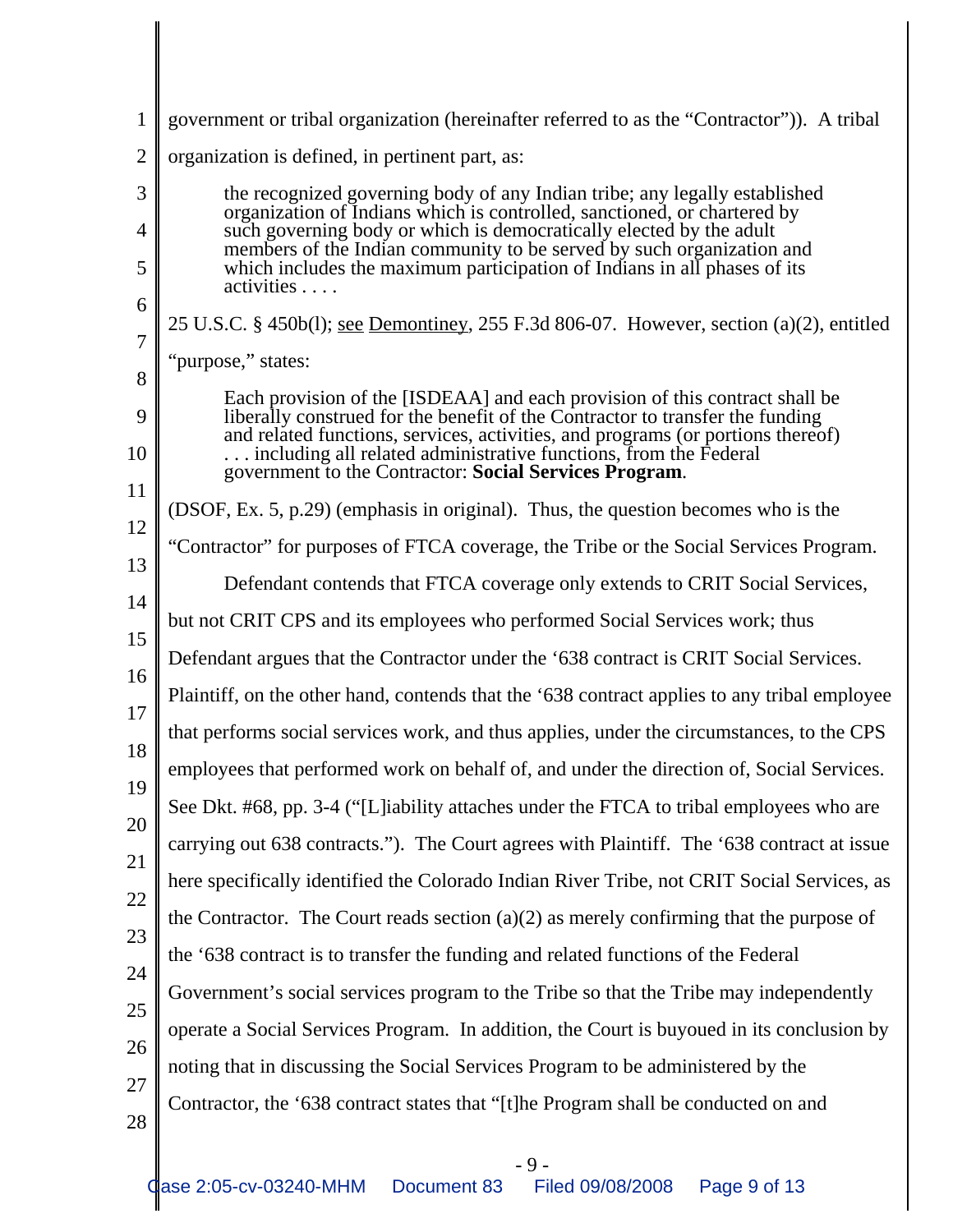1 2 3 4 encompassing the Contractor's Reservation . . . ." (DSOF, Ex. 5, p.50). Certainly then, the CRIT Social Services entity can not be the Contractor, as the Reservation is not the Social Services's Reservation. But rather, as the Court now finds, the Contractor must be the Colorado Indian River Tribe itself.

5 6 7 8 9 10 11 12 13 14 15 16 17 18 19 20 21 22 23 24 25 26 27 28 As such, "[f]or purposes of FTCA coverage, the [the Tribe] and it's employees ... are deemed to be employees of the Federal government while performing work under [the '638] contract." (DSOF, Ex. 5, p.32). Although, the Tribe created a specific social services entity to carry out the '638 contract, that does not preclude other tribal employees from assisting in the administration of the Tribe's social services program, i.e., performing work under the '638 contract. In this case, there is no dispute that CPS performed work that CRIT Social Services was supposed to perform pursuant to the '638 contract (Dkt. #76, Defendant's Controverting Statement of Facts ("PCSOF") ¶3); due to understaffing problems at Social Services, CRIT CPS was brought in to assist CRIT Social Services. The United States was aware of this (DCSOF ¶3). In addition, the fact that '638 funds were not used to operate CRIT CPS does not negate FTCA liability since "[FTCA] status is not changed by the source of the funds used by the [Tribe] to pay the employee's salary and benefits unless the employee receives additional compensation for performing covered services from anyone other than the [Tribe]." Therefore, the Court finds that to the extent that CRIT CPS and its employees assisted in carrying out the Tribe's social services program under the '638 contract, as occurred here, CRIT CPS and its employees are employees of the Federal government for purposes of FTCA coverage. In addition, even if the Court found that the Contractor under the '638 contract in question was CRIT Social Services rather than CRIT, the laws of agency dictate the same result. If CRIT Social Services was the Contractor, then Social Services and its employees would be considered an "employee of the government" for the purpose of FTCA coverage. (DSOF, Ex. 5, p.32). An employee of the government includes a governmental servant or agent, as distinguished from an independent contractor, a distinction that turns on "the absence of authority in the principal to control the physical

 $-10-$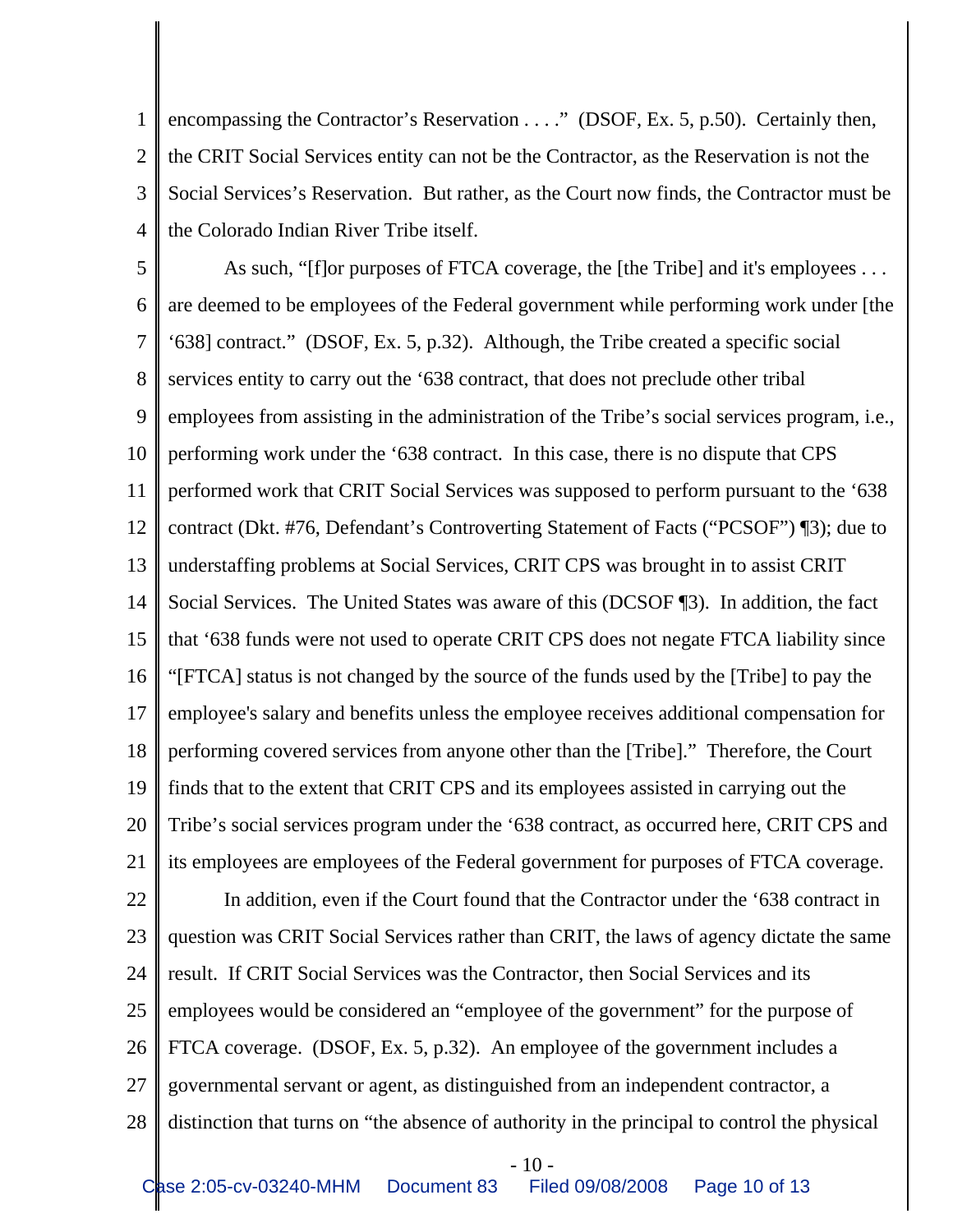1 2 3 4 5 6 7 conduct of the contractor in performance of the contract." Logue v. United States, 412 U.S. 521, 527 (1973); Necklace v. United States, 2007 WL 3389926, at \*6 (D.S.D. 2007) ("The crucial question in this evaluation is the amount of control exercised by the government over the physical performance of the individual."); Ferguson v. United States, 712 F.Supp. 775, 779 (N.D.Cal. 1989) ("Although who qualifies as an employee of the federal government is a question of federal law . . . questions of agency law are determined by state law for FTCA purposes.").

8 9 10 11 12 13 14 15 16 17 "The general rule is that while an employer is liable for the negligence of its employee under the doctrine of *respondeat superior*, an employer is not liable for the negligence of an independent contractor." Wiggs v. City of Phoenix, 198 Ariz. 367, 269 (2000) (emphasis in original). "An agent is an independent contractor, rather than an employee, if the employer or principal exercises no control over and has no right to exercise control over how the agent performs its service." Rand v. Porsche Financial Services, 216 Ariz.App. 424, 431 (2007) (citing Wiggs, 198 Ariz. at 370 (employer instructs independent contractor "on what to do, but not how to do it"); Bible v. First Nat'l Bank of Rawlins, 21 Ariz.App. 54, 56-57 (1973) (independent contractor if "how, when, who, and where" are discretionary).

18 19 20 21 22 23 24 25 26 27 28 Here, Defendant does not dispute that CRIT CPS assisted CRIT Social Services with case management and the placement of children, such as the two minors involved in this case, with foster parents. (DSOF ¶¶ 6-8). Indeed, Defendant was aware at the time that CPS was handling foster care cases, and charging '638 funds as a result, on behalf of Social Services. (DCSOF ¶3). CRIT Social Services collaborated with CRIT CPS regarding the placement of foster minors, and Social Services could step in at any point that Social Services believed CPS was acting improperly; CPS worked at the direction of Social Services and was answerable to Social Services for placement of the foster minors. (PSOF ¶¶ 9, 28-29). Although Carolyn DeLeon, a CRIT Social Services employee, testified in her deposition that there were times when CRIT CPS would not listen to her recommendations (DCSOF ¶¶ 9-10, p.5), Janice Patch, who directs CPS's employees,

- 11 -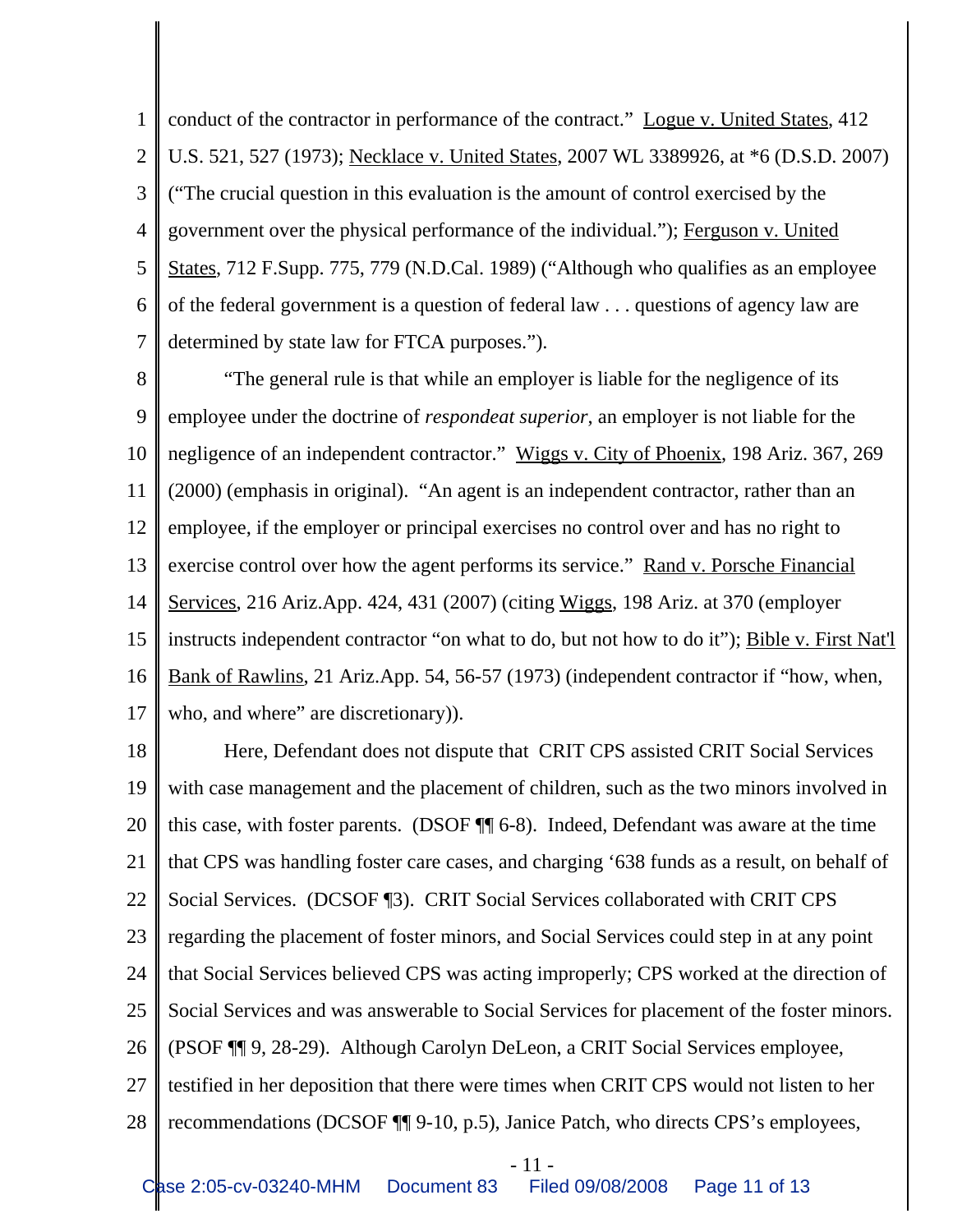1 2 3 4 5 6 7 8 9 stated that "[CPS] had to go through Carolyn [of Social Services] to get authorization for any type of placement . . . even if it was an emergency, we had a certain period of time, we had less than 24 hours to notify her and on weekends, after hours it was determined that we would go ahead and authorize placement but let her know in the morning." (Dkt. #79, p.5). Further, the '638 contract at issue here states that it "shall be liberally construed for the benefit of the Contractor to transfer the funding and related functions, services, activities, and programs . . . ." (DSOF Ex. 5, p. 32. (emphasis added)). That is precisely what CRIT Social Services did; Social Services transferred functions of the '638 contract, specifically some case management duties, to CRIT CPS.<sup>1</sup>

10 11 12 13 14 15 16 17 18 19 20 21 CRIT Social Services's authority to control CRIT CPS distinguishes this case from those where a principal-agent relationship was not found. See United States v. Orleans, 425 U.S. 807, 816 (1976) (agents and employees of local community action agency were not federal employees for FTCA purposes because the government "in no sense controlled the detailed physical performance of the group's programs") (citation and internal quotations omitted); Dumansky v. United States, 486 F.Supp. 1078 (D.N.J. 1980) (government not liable under the FTCA for personal injuries sustained on its property unless it has authority to exercise day to day control over the operations of the managers of its property); Wright v. United States, 428 F.Supp. 782 (D.Mont. 1977) (government exercised insufficient control over local, nonprofit corporation to be liable under the FTCA even though the government financed the recreational complex and had retained a reversionary interest in land deeded to the corporation); Hopson v. United States, 136

22

23 24 25 26 27 28 <sup>1</sup>Because the ISDEAA and the '638 contract contemplate that the Colorado River Indian Tribe would administer a social services program on behalf of the Federal Government, the issue is not whether the Bureau of Indian Affairs exercised sufficient control over CRIT CPS, but whether CRIT or CRIT Social Services, exercised control over CPS in a manner consistent with that of a principal-agent relationship. Further, Defendant's citation to the sub-contractor provision in the '638 contract is irrelevant because (1) the Court finds that an agency relationship is established here as opposed to an independent contractor relationship, and (2) the Court reads the sub-contractor provisions as referring to subcontracts with private entities as opposed to CRIT entities, which is not the case here.